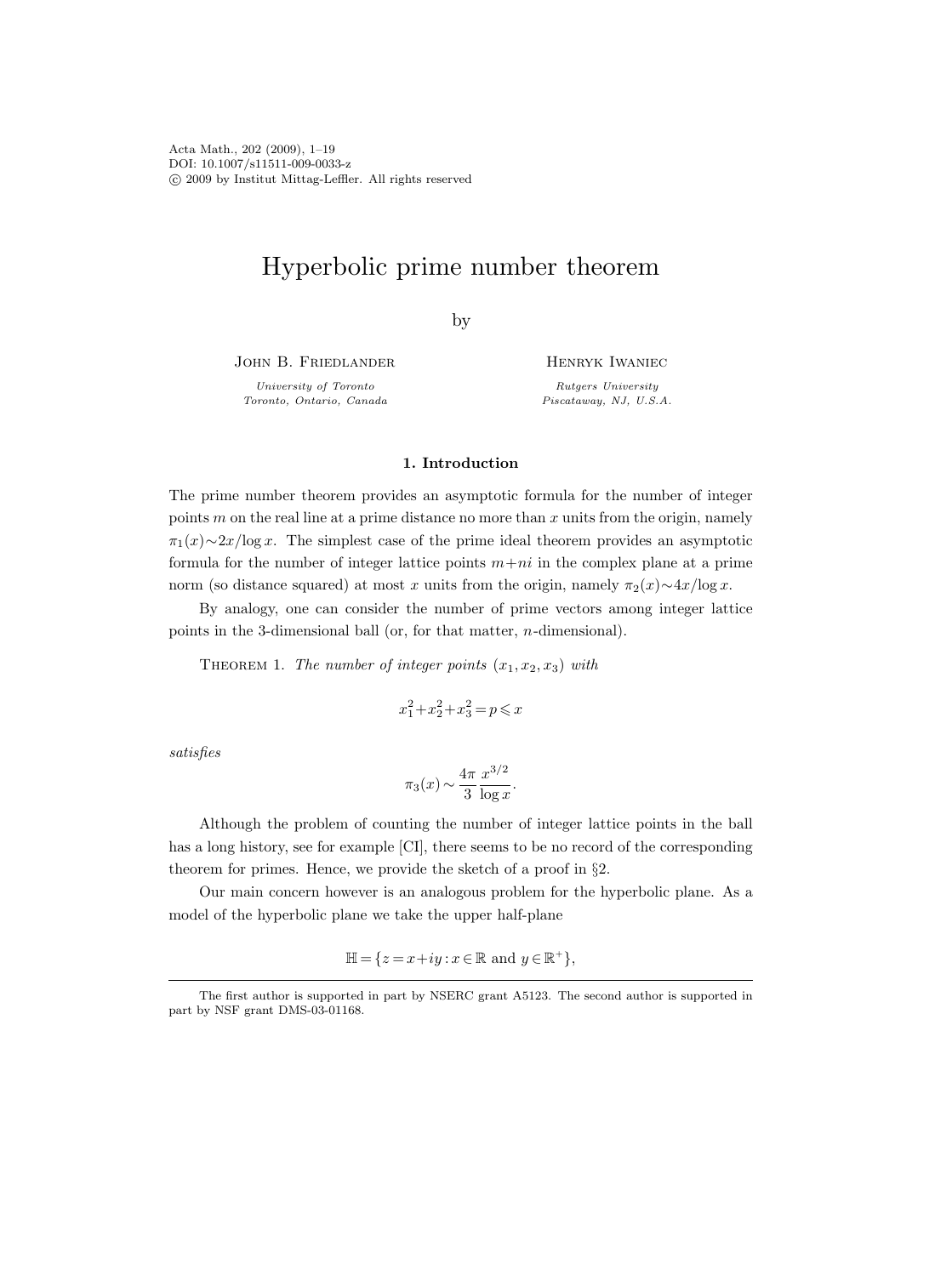which is acted on by the modular group

$$
\Gamma = SL_2(\mathbb{Z}) = \left\{ \begin{pmatrix} x_1 & x_2 \\ x_3 & x_4 \end{pmatrix} : x_1, x_2, x_3, x_4 \in \mathbb{Z} \text{ and } x_1x_4 - x_2x_3 = 1 \right\},\
$$

by fractional linear transformations. As a distance function on H, we choose

$$
u(z, w) = \frac{|z - w|^2}{\operatorname{Im} z \operatorname{Im} w},
$$

and, as the origin, we choose  $z=i$ . As "integers" we choose the orbit  $\{\gamma i:\gamma \in \Gamma\}$ . We wish to count the number of points  $\gamma i$  at a distance p−2 from the origin, with  $p \leq x$ . Let us denote this number by  $\pi_{\Gamma}(x)$ .

The number of all points  $\gamma i$  within this disc is given asymptotically (see [I2]) by

$$
N_{\Gamma}(x) = 8x + O(x^{2/3}).
$$
\n(1.1)

We expect that  $\pi_{\Gamma}(x)$  satisfies the asymptotic formula

$$
\pi_{\Gamma}(x) \sim \frac{cx}{\log x},\tag{1.2}
$$

where

$$
c = 16 \prod_{p} \left( 1 + \frac{2\chi(p)}{(p+1)(p+\chi(p))} \right).
$$
 (1.3)

Here, and throughout the paper,  $\chi = \chi_4$  is the non-principal character of modulus 4.

In this paper we are able to show that this order of magnitude is correct, that is

$$
\frac{c_1 x}{\log x} < \pi_\Gamma(x) < \frac{c_2 x}{\log x},\tag{1.4}
$$

for suitable positive constants  $c_1$  and  $c_2$ , and all large x, subject to a standard conjecture concerning the distribution of rational primes in arithmetic progressions.

Let  $\Lambda(n)$  denote the usual von Mangoldt function and

$$
\psi(x; q, a) = \sum_{\substack{n \leqslant x \\ n \equiv a \pmod{q}}} \Lambda(n).
$$

The expected main term for  $\psi(x; q, a)$ , when a and q are coprime, is  $x/\varphi(q)$ , so we define the "remainder term"

$$
E(x;q,a) = \psi(x;q,a) - \frac{x}{\varphi(q)},\tag{1.5}
$$

and the "remainder of level Q"

$$
E(x,Q) = \sum_{q \leq Q} \max_{(a,q)=1} \max_{y \leq x} |E(y;q,a)|.
$$
 (1.6)

We introduce, for  $0 < \theta \leq 1$ , the following assumption.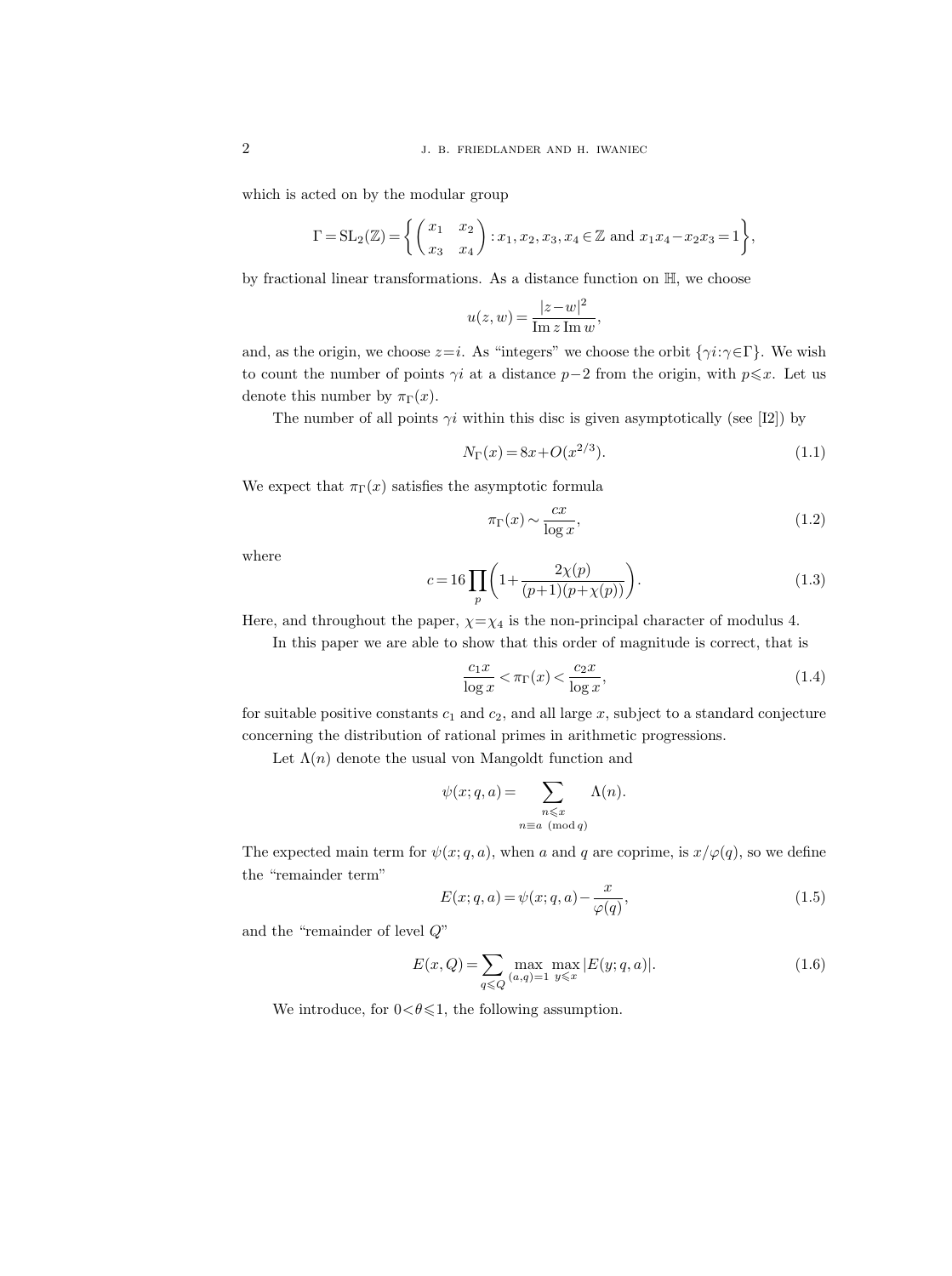Assumption  $A(\theta)$ . The bound

$$
E(x, Q) \ll x(\log x)^{-A}
$$

holds for  $Q=x^{\theta-\varepsilon}$ , for every  $\varepsilon>0$  and  $A>0$ , with an implied constant that depends only on  $\varepsilon$  and  $A$ .

We remark that  $A(\frac{1}{2})$  is known to be true, the famous Bombieri–Vinogradov theorem, and that the expectation that  $A(1)$  holds is also well-known, as the conjecture of Elliott and Halberstam.

Our main result is the following.

THEOREM 2. If  $A(\theta)$  holds for some  $\theta$ , less than 1 but sufficiently close to 1, then there are positive constants  $c_1$  and  $c_2$  such that

$$
\frac{c_1 x}{\log x} < \pi_\Gamma(x) < \frac{c_2 x}{\log x} \tag{1.7}
$$

for all  $x \ge 2$ .

As is customary, we denote this relationship by  $\pi_{\Gamma}(x) \approx x/\log x$ . Actually, the upper bound is unconditional and an easy consequence of the sieve (well, the Riemann hypothesis for curves is indirectly involved).

We stress that we do not need to assume  $A(\theta)$  for  $\theta=1$ . Conceivably, one could get the asymptotics with the aid of this stronger assumption. The method allows for the determination of an admissible value for  $\theta$  but we did not carry this out. We actually need a considerably weaker form of the conjecture and some results in this direction have been provided by Fouvry [Fo], and by Bombieri, Friedlander and Iwaniec [BFI].

We can re-state our problem explicitly in terms of the coordinates  $x_1, x_2, x_3$  and  $x_4$ . We have

$$
u(\gamma i, i) + 2 = x_1^2 + x_2^2 + x_3^2 + x_4^2;
$$
\n(1.8)

therefore, we are looking for prime numbers

$$
p = x_1^2 + x_2^2 + x_3^2 + x_4^2 \tag{1.9}
$$

with  $x_1, x_2, x_3$  and  $x_4$  satisfying the determinant equation

$$
x_1 x_4 - x_2 x_3 = 1. \t\t(1.10)
$$

Thus, an equivalent formulation of our main theorem is the following.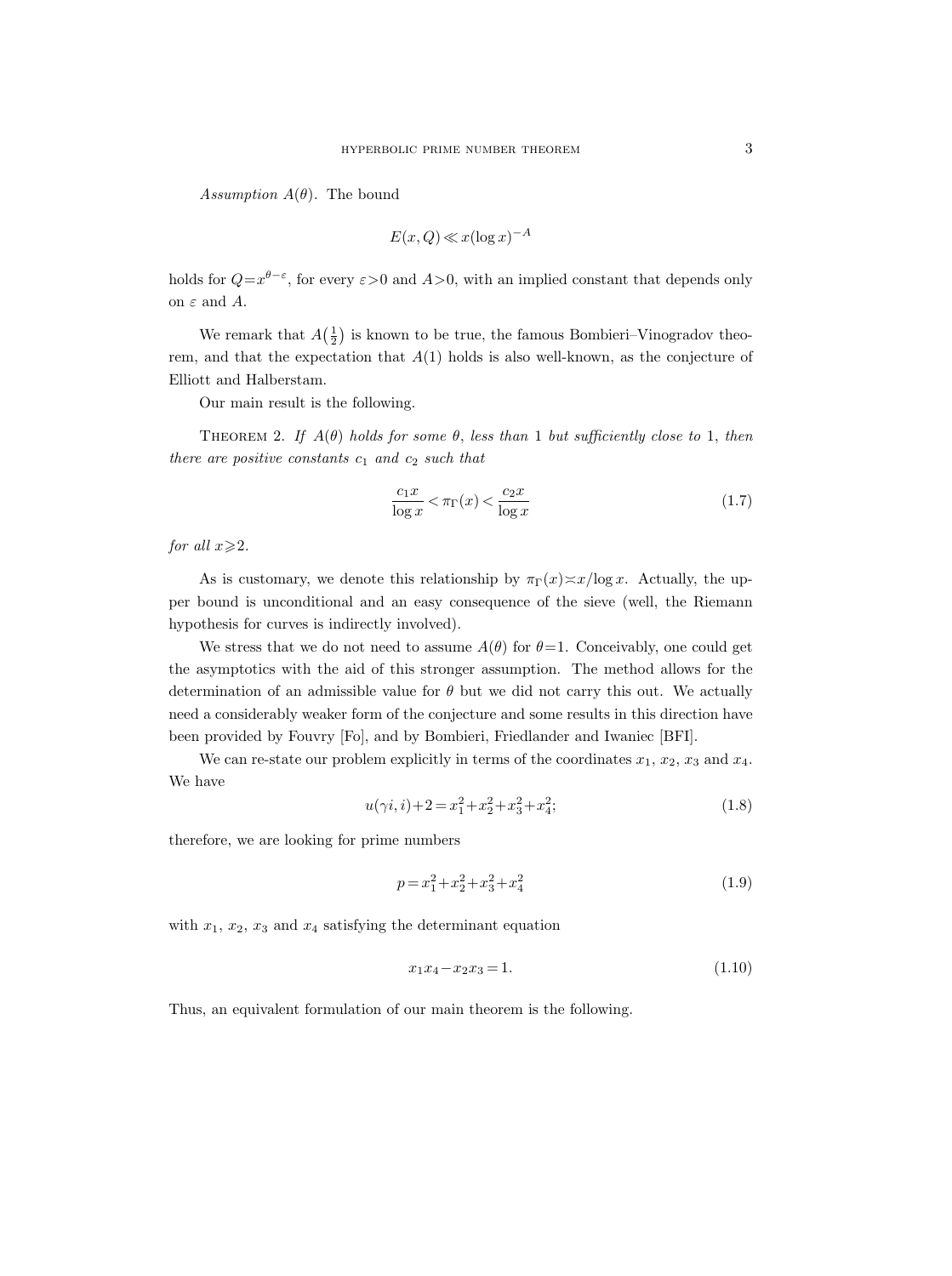THEOREM 3. Under the same assumption as Theorem 2, we have

$$
\sum_{\substack{x_1^2+x_2^2+x_3^2+x_4^2 \le x \\ x_1x_4-x_2x_3=1}} \Lambda(x_1^2+x_2^2+x_3^2+x_4^2) \asymp x. \tag{1.11}
$$

It is because of the interpretation of our main result, given by (1.8) and (1.9), that it seems more natural to consider points at a distance  $p-2$  rather than those at prime distance, even though it makes the problem sound a little more like the twin prime question than the prime number theorem. We shall have more to say about the points at distance p toward the end of this section.

A more general problem in which the quadratic form (1.9) is replaced by a polynomial in four variables has been considered recently by Bourgain, Gamburd and Sarnak in [BGS]. Actually, they consider a still more general situation for a system of polynomials in many variables and with  $GL_n$  in place of  $GL_2$ , a setting in which they succeeded in producing almost-primes. We were motivated to look at the problem (1.11) because of their work.

We can reinterpret the system

$$
\begin{cases}\nx_1^2 + x_2^2 + x_3^2 + x_4^2 = n, \\
x_1x_4 - x_2x_3 = 1,\n\end{cases}
$$
\n(1.12)

as the system

$$
\begin{cases}\ny_1^2 + y_2^2 = n + 2, \\
(y_1^2 + y_2^2) - (y_3^2 + y_4^2) = 4,\n\end{cases}
$$
\n(1.13)

by making the linear transformation  $(x_1, x_2, x_3, x_4) \rightarrow (y_1, y_2, y_3, y_4)$ , where

$$
\begin{cases}\ny_1 = x_1 + x_4, \\
y_2 = x_2 + x_3, \\
y_3 = x_1 - x_4, \\
y_4 = x_2 - x_3.\n\end{cases}
$$

The inverse is given by

$$
\begin{cases}\nx_1 = \frac{1}{2}(y_1 + y_3), \\
x_2 = \frac{1}{2}(y_2 + y_4), \\
x_3 = \frac{1}{2}(y_2 - y_4), \\
x_4 = \frac{1}{2}(y_1 - y_3).\n\end{cases}
$$

These provide a one-to-one correspondence as real numbers. Assume now that  $n$  is an odd integer. If  $x_1, x_2, x_3$  and  $x_4$  are integers, then so are  $y_1, y_2, y_3$  and  $y_4$ . Conversely, given  $y_1, y_2, y_3, y_4$ , we learn from the first equation in (1.13) that  $y_1$  and  $y_2$  have opposite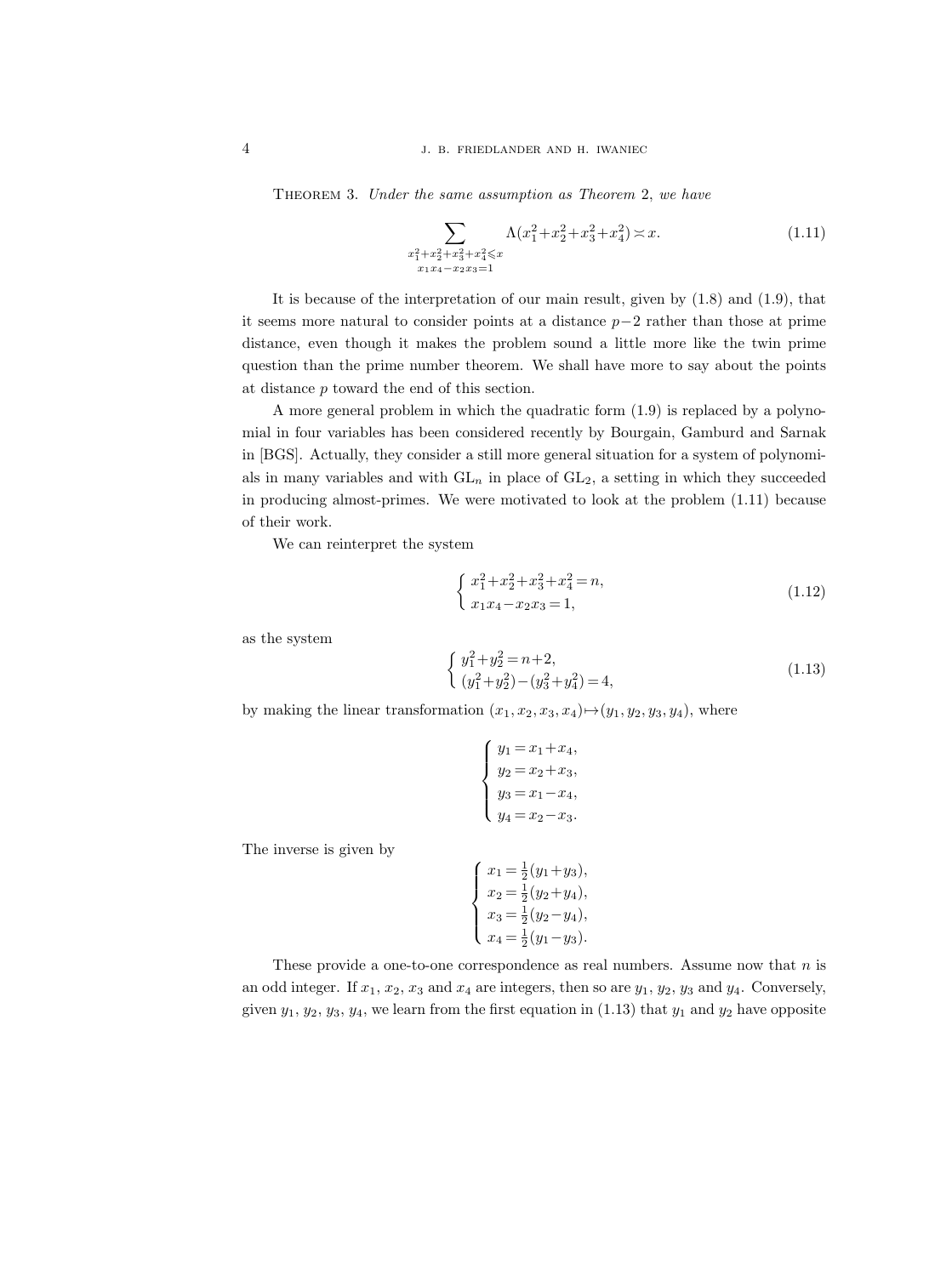parity, and then we learn from the second equation that so do  $y_3$  and  $y_4$ . Hence, given a pair of integer solutions  $(y_1, y_2, y_3, y_4)$  and  $(y_1, y_2, y_4, y_3)$ , precisely one of them gives rise to an integer solution in the  $x$ 's. Therefore, the number of integer solutions in the  $x$ 's is equal to one half of the number of integer solutions in the  $y$ 's.

(On the other hand, if n is even, then automatically  $y_1$  and  $y_2$  have the same parity as do  $y_3$  and  $y_4$ , so the correspondence between x's and y's is one-to-one.)

Denote by  $r(m)$ , as is customary, the number of representations of m as the sum of two squares. From the above discussion it follows that the number of solutions to the system  $(1.12)$ , for *n* odd, is just

$$
\frac{1}{2}r(n-2)r(n+2).
$$
 (1.14)

Hence, the statement of our main theorem now becomes the following.

Theorem 4. Under the same assumption as Theorem 2, we have

$$
S(x) = \sum_{n \leq x} r(n-2)r(n+2)\Lambda(n) \approx x.
$$
 (1.15)

It is in this form that we shall give the proof. Here too, we can note the similarity of the formula (1.15) to the twin prime conjecture. See the remarks at the end of the proof.

If we consider prime distances, rather than those of the form  $p-2$ , by the above argument, the problem translates into an evaluation of the sum

$$
T(x) = \sum_{n \leq x} r(n-2)r(n+2)\Lambda(n+2).
$$
 (1.16)

Since  $r(p)=8$  if  $p\equiv 1 \pmod{4}$ , and  $r(p)=0$  if  $p\equiv 3 \pmod{4}$ , this becomes

$$
T(x) = \sum_{p \leq x} r(p-4) \log p + O(\sqrt{x}),
$$
\n(1.17)

which, using [BFI, Theorem 9], we shall directly and unconditionally evaluate in  $\S3$ , getting the following result.

THEOREM 5. We have

$$
T(x) = \pi x \prod_p \left( 1 + \frac{\chi(p)}{p(p-1)} \right) + O(x(\log x)^{-A}),
$$

for any  $A>0$ , with an implied constant depending on A.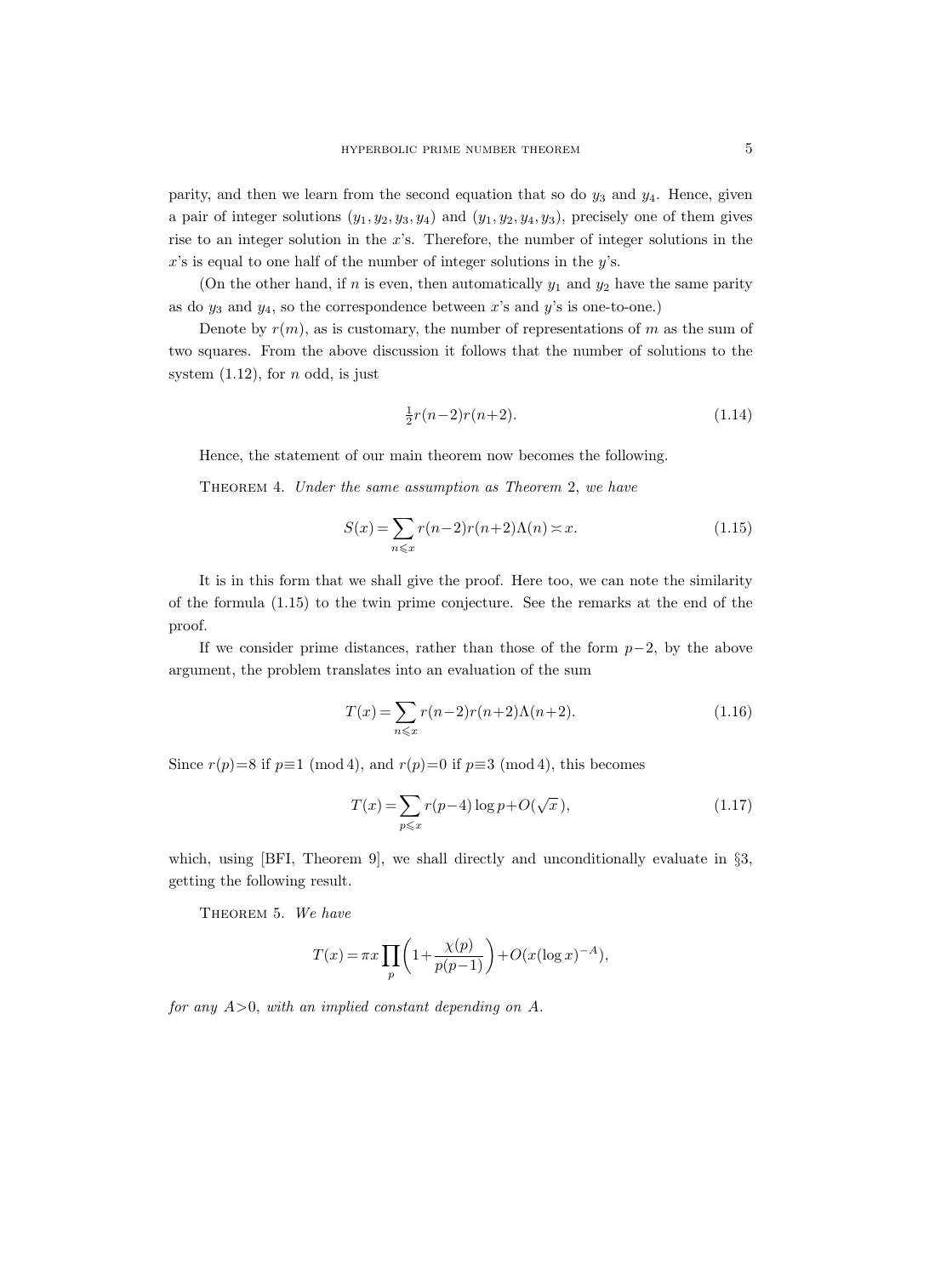# 2. Primes in the 3-ball

In this section we sketch the proof of Theorem 1. See, for example [CI], for background material.

We have

$$
\pi_3(x) = \sum_{p \leqslant x} r_3(p),
$$

where  $r_3(n)$  denotes the number of representations of n as the sum of three squares. By Gauss' formula, for  $p > 2$ ,

$$
r_3(p) = \frac{c_p}{\pi} \sqrt{p} L(1, \chi_p),
$$
\n(2.1)

where

$$
c_p = \begin{cases} \ 24, & \text{if } p \equiv 1 \pmod{4}, \\ \ 16, & \text{if } p \equiv 3 \pmod{8}, \\ \ 0, & \text{if } p \equiv 7 \pmod{8}. \end{cases}
$$

The L-function is that which accompanies the Kronecker symbol

$$
\chi_p(n) = \left(\frac{-4p}{n}\right).
$$

Using  $(2.1)$ , we have

$$
\pi_3(x) = \frac{1}{\pi} \sum_{p \le x} c_p \sqrt{p} L(1, \chi_p).
$$
 (2.2)

Here, we open the L-series and truncate it to

$$
\sum_{n\leqslant N}\bigg(\frac{-4p}{n}\bigg),\,
$$

where  $N = (\log x)^A$ . The error term so made is acceptable, due to the inequality

$$
\sum_{P < p \leqslant 2P} \left| \sum_{N < n \leqslant 2N} \left( \frac{-4p}{n} \right) \right| \ll P N^{3/4} (\log N)^2,
$$

which follows by a direct application of Cauchy's inequality, the Pólya–Vinogradov inequality and quadratic reciprocity (see for example [He]).

Given  $n \leq N$ , we sum over p, getting, by the Siegel–Walfisz theorem (see for example [IK, Corollary 5.29]), for any  $A > 0$ ,

$$
\sum_{p \leqslant x} c_p \sqrt{p} \left( \frac{-4p}{n} \right) = s(n) \sum_{p \leqslant x} c_p \sqrt{p} + O(x^{3/2} (\log x)^{-A}), \tag{2.3}
$$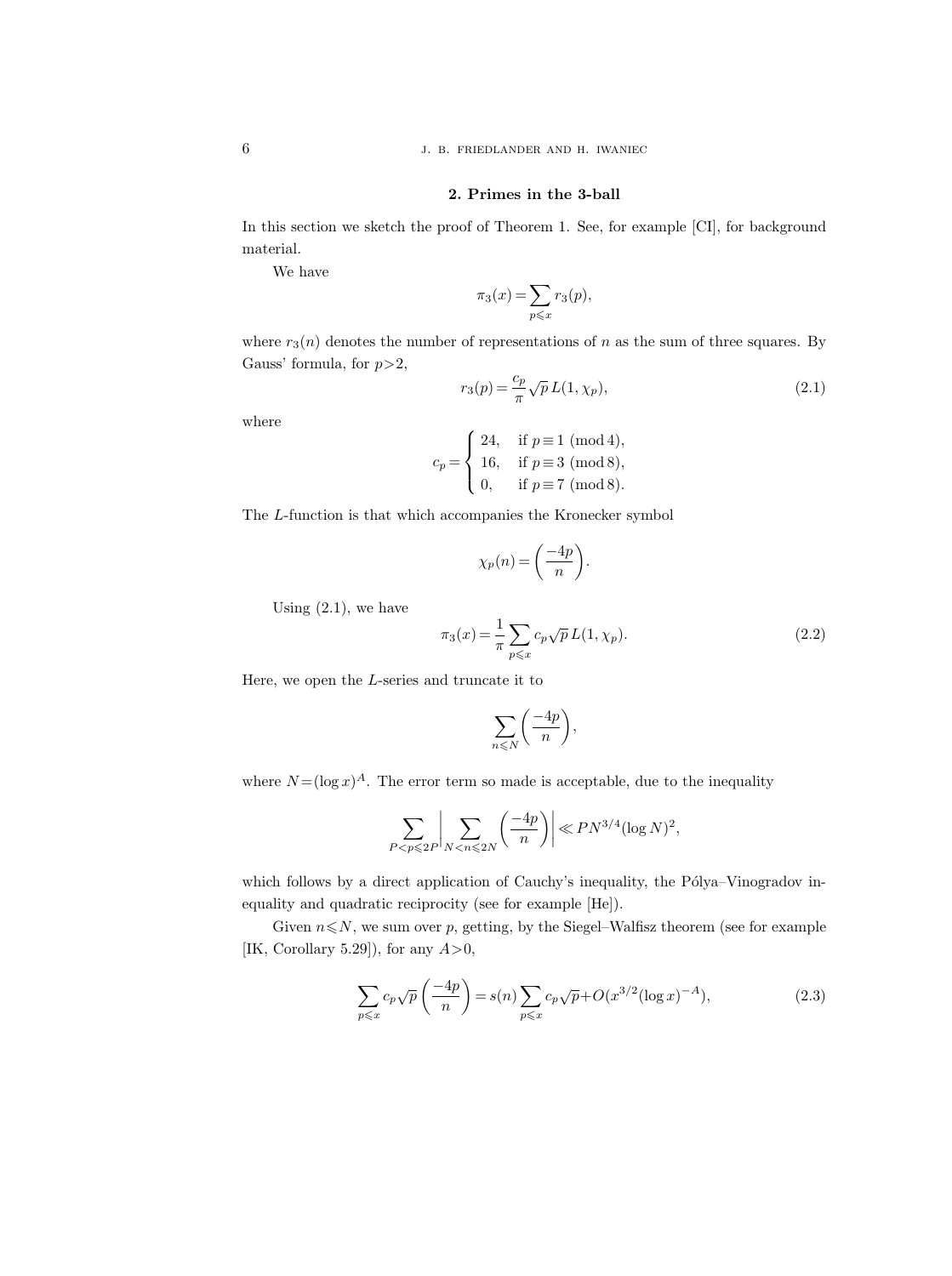where  $s(n)=1$  if n is the square of an odd integer and is zero otherwise. Here,

$$
\sum_{p \leqslant x} c_p \sqrt{p} \sim \frac{32}{3} \frac{x^{3/2}}{\log x}
$$

and

$$
\sum_{n \leq N} \frac{s(n)}{n} \sim \frac{\pi^2}{8}.
$$

Putting these together, we complete the proof of Theorem 1.

# 3. Hyperbolic prime distance theorem

We give here a sketch of the proof of Theorem 5. For  $m \equiv 1 \pmod{4}$  we have

$$
r(m) = 8 \sum_{\substack{k l = m \\ k < \sqrt{m}}} \chi(k) + 4\chi(\sqrt{m}), \qquad (3.1)
$$

where we adopt the convention that the last term vanishes in case  $m$  is not a square. Hence

$$
T(x) = \sum_{\substack{p \le x \\ p \equiv 1 \pmod{4}}} r(p-4) \log p + O(\sqrt{x}) = 8 \sum_{k \le \sqrt{x}} \chi(k) \sum_{\substack{k^2 < p \le x \\ p \equiv 1 \pmod{4} \\ p \equiv 4 \pmod{k}}} \log p + O(\sqrt{x}).
$$

Estimating the inner sum with the aid of [BFI, Theorem 9], we obtain

$$
T(x) = 8 \sum_{k \leq \sqrt{x}} \chi(k) \frac{x - k^2}{\varphi(4k)} + O(x(\log x)^{-A}) = 4x \sum_{k=1}^{\infty} \frac{\chi(k)}{\varphi(k)} + O(x(\log x)^{-A}).
$$

Here we have

$$
\sum_{k=1}^{\infty} \frac{\chi(k)}{\varphi(k)} = \prod_{p} \left( 1 + \frac{\chi(p)}{p-1} \left( 1 - \frac{\chi(p)}{p} \right)^{-1} \right) = L(1, \chi) \prod_{p} \left( 1 + \frac{\chi(p)}{p(p-1)} \right),
$$

and  $L(1, \chi) = \frac{1}{4}\pi$  (remember that  $\chi = \chi_4$ ), completing the proof of the theorem.

# 4. Properties of  $r(m)$

We need results about the distribution of the function  $r(m)$  over arithmetic progressions in a wide range of moduli. If one uses the formula

$$
r(m) = 4 \sum_{d|m} \chi(d),\tag{4.1}
$$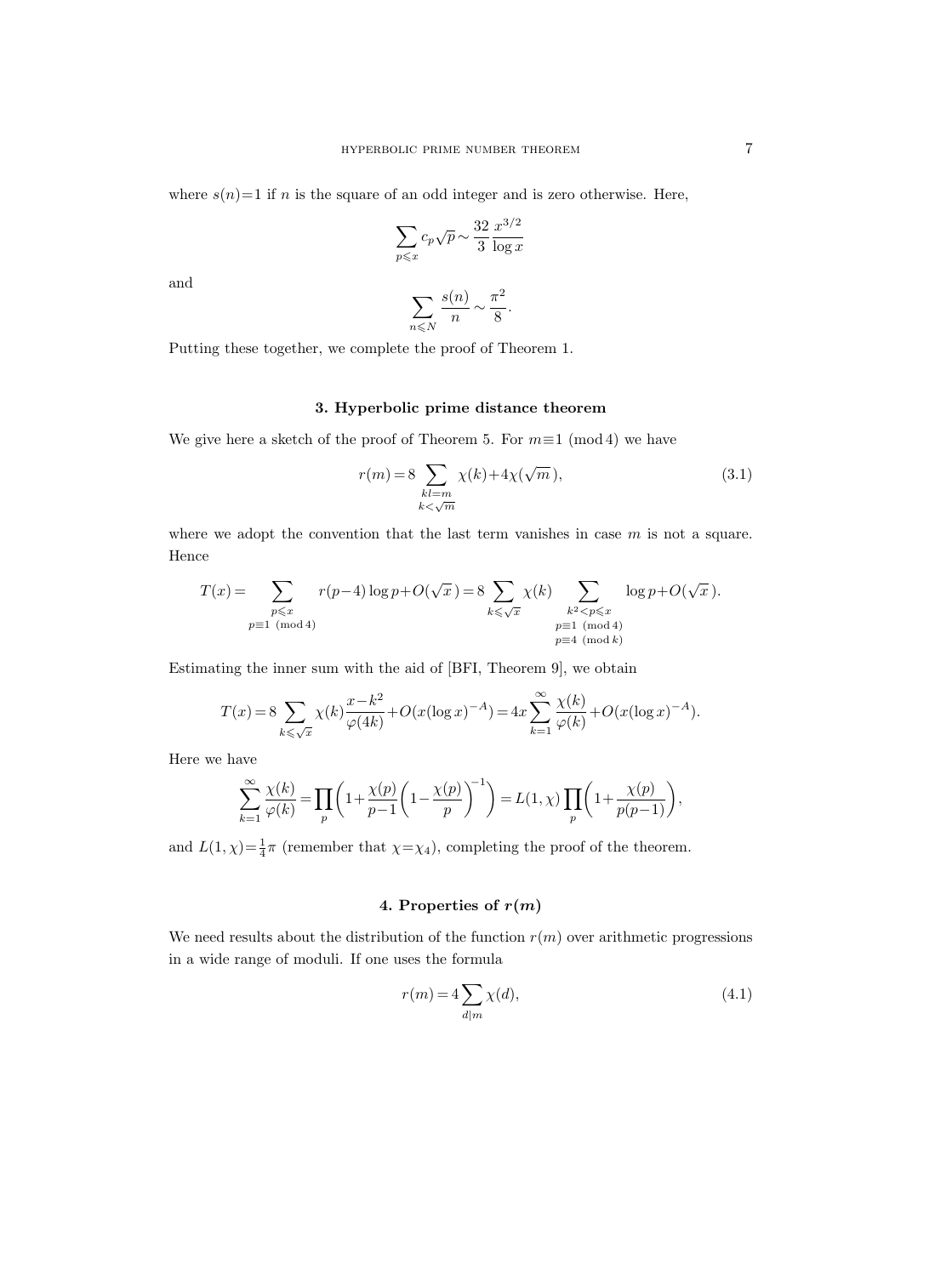where as before  $\chi = \chi_4$ , then not surprisingly one controls the error term by means of Kloosterman sums. The Weil bound for these, produces results more than sufficient for our needs. We refer to the result of Smith [S1], [S2]; see also [IK].

LEMMA 4.1. Let  $(a,q)=1$ . Then

$$
\sum_{\substack{m \le x \\ m \equiv a \pmod{q}}} r(m) = \frac{\pi x}{q} \prod_{p|q} \left( 1 - \frac{\chi(p)}{p} \right) + O(q^{-1/2} x^{2/3 + \varepsilon}) \tag{4.2}
$$

when  $q \not\equiv 0 \pmod{4}$  and the main term is multiplied by  $1+\chi(a)$  when  $q \equiv 0 \pmod{4}$ .

Note that this gives the asymptotic within the range  $q < x^{2/3-\epsilon}$ .

We also need a bound for the shifted convolution of  $r$  against itself.

Lemma 4.2. We have, for d odd,

 $\overline{n}$ 

$$
\sum_{\substack{n \leq x \\ n \equiv 3 \pmod{4} \\ n \equiv 0 \pmod{d}}} r(n-2)r(n+2) = g(d)8x + O(x^{11/12 + \varepsilon}),
$$
\n(4.3)

where

$$
g(d) = \frac{1}{d} \prod_{p|d} \frac{p - \chi(p)}{p + \chi(p)},\tag{4.4}
$$

and the implied constant depends only on  $\varepsilon$ .

 $n\equiv$ 

Note that (4.3) accounts for all odd n since, for  $n\equiv 1 \pmod{4}$ , both of  $r(n\pm 2)$  vanish.

Remark. The result in Lemma 4.2 solves the lattice point problem in the hyperbolic plane with respect to a congruence group. The spectral theory produces a very good error term for this, namely  $O(x^{2/3})$ , see [I2]. However, we need a wide range of uniformity in d, which is easier to obtain using Lemma 4.1.

*Proof of Lemma* 4.2. Since, for  $m \equiv 1 \pmod{4}$ ,

$$
r(m) = 8 \sum_{\substack{kl=m\\k<\sqrt{m}}} \chi(k) + 4\chi(\sqrt{m}), \qquad (4.5)
$$

we have

$$
\sum_{\substack{n \leqslant x \\ n \equiv 3 \pmod{4} \\ n \equiv 0 \pmod{d}}} r(n-2)r(n+2) = 8 \sum_{k} \sum_{n} +O(x^{1/2+\varepsilon}),
$$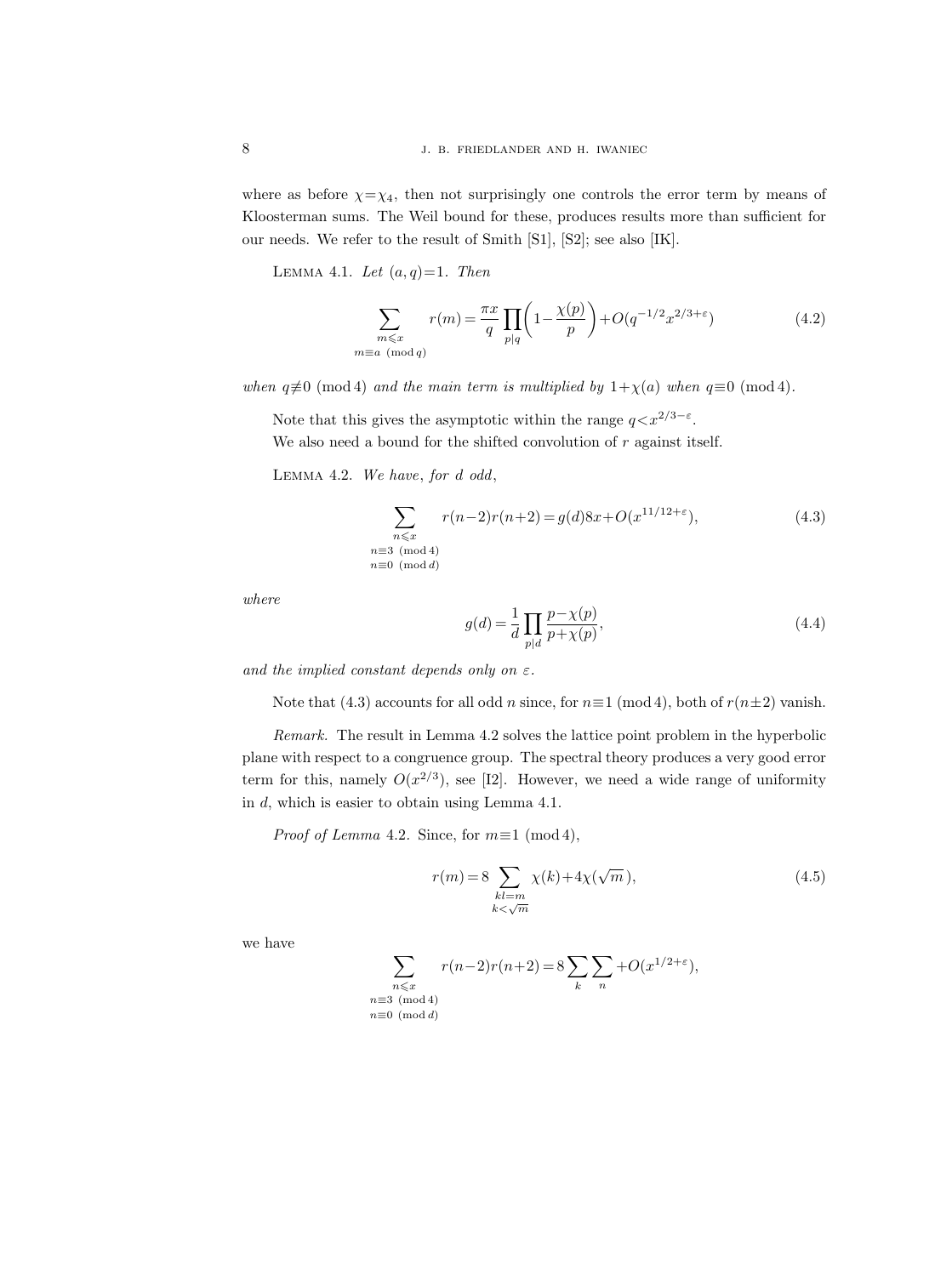where

$$
\sum_{k} \sum_{n} = \sum_{\substack{k < \sqrt{x} \\ (k,d)=1}} \chi(k) \sum_{\substack{k^2 < n \leq x \\ n \equiv 3 \pmod{4} \\ n \equiv 2 \pmod{4}}} r(n+2)
$$
\n
$$
= 2\pi \sum_{\substack{k < \sqrt{x} \\ (k,d)=1}} \chi(k) \left( \frac{x-k^2}{4dk} \prod_{p|dk} \left( 1 - \frac{\chi(p)}{p} \right) + O((dk)^{-1/2} x^{2/3+\varepsilon}) \right)
$$
\n
$$
= \frac{\pi x}{2d} \prod_{p|d} \left( 1 - \frac{\chi(p)}{p} \right) \sum_{(k,d)=1} \frac{\chi(k)}{k} \prod_{p|k} \left( 1 - \frac{\chi(p)}{p} \right) + O(x^{11/12+\varepsilon})
$$
\n
$$
= \frac{x}{d} \prod_{p|d} \left( 1 - \frac{\chi(p)}{p} \right) \left( 1 + \frac{\chi(p)}{p} \right)^{-1} + O(x^{11/12+\varepsilon}),
$$

giving Lemma 4.2.

We also need an asymptotic formula for a shifted convolution of  $r$  with the von Mangoldt function. In this case we shall leave the remainder term untreated for the time being.

LEMMA 4.3. Let  $(a,q)=1$ ,  $q\equiv 0 \pmod{4}$ , and  $a\equiv 3 \pmod{4}$ . Then we have

$$
\sum_{\substack{n \leqslant x \\ n \equiv a \pmod q}} r(n+2)\Lambda(n) = \frac{Hx}{\varphi(q)} \prod_{p|q} \bigg(1 + \frac{\chi(p)}{p(p-1)} \bigg)^{-1} + O\bigg(\sum_{k \leqslant \sqrt{x}} E_{\max}(x,qk) + \sqrt{x} \log x\bigg),
$$

where

$$
H = 2\pi \prod_p \left( 1 + \frac{\chi(p)}{p(p-1)} \right) \quad \text{and} \quad E_{\max}(x, q) = \max_{(a,q)=1} \max_{y \leqslant x} |E(y; q, a)|,
$$

the latter quantity being as defined in (1.5).

Proof. Using (4.5) we obtain  $\sum$  $n \leqslant x$  $n \equiv a \pmod{q}$  $r(n+2)\Lambda(n) = 8$  $\overline{k\leqslant \sqrt{x}}$  $\chi(k)$   $\sum$  $k^2$   $\lt$ n $\leqslant x$  $n \equiv a \pmod{q}$  $n \equiv -2 \pmod{k}$  $\Lambda(n)+O(\sqrt{x}\,\log x)$  $= 8 \sum$  $\overline{k\leqslant \sqrt{x}}$  $\chi(k) \left( \frac{x-k^2}{\mu} \right)$  $\left(\frac{x-k^2}{\varphi(kq)}+O(E_{\text{max}}(x,qk))\right)+O(\sqrt{x}\,\log x)$  $=\frac{8x}{4}$  $\varphi(q)$  $\sum$  $k\geqslant 1$  $\chi(k)$ k  $\Pi$  $p|k$  $p \nmid q$  $\left(1 - \frac{1}{2}\right)$ p  $\int_{-1}^{1} + O(\sum$  $\overline{k\leqslant \sqrt{x}}$  $E_{\text{max}}(x,qk)+\sqrt{x}\,\log x$ ,

giving the lemma.

 $\Box$ 

 $\Box$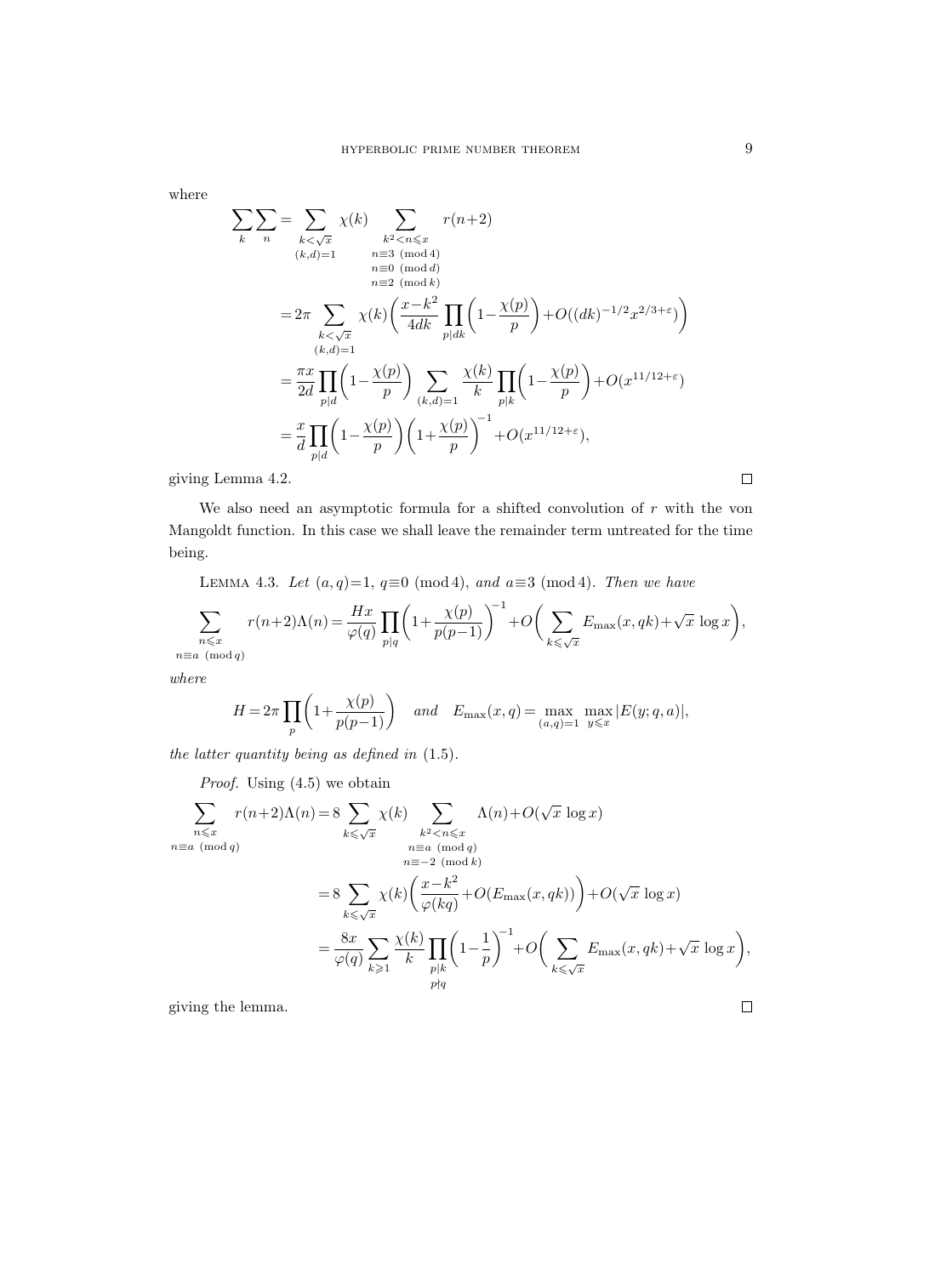10 J. B. FRIEDLANDER AND H. IWANIEC

#### 5. The upper bound

In this section we prove the upper bound of Theorem 4 and hence of Theorems 2 and 3. This is a linear sieve problem for the sequence  $\mathcal{A}={a_n}_n$  with  $a_n=r(n-2)r(n+2)$ .

We have already shown in Lemma 4.2 that this sequence has a level of distribution  $D=D(x)=x^{1/12-2\varepsilon}$ ; therefore any upper bound sieve, such as Brun's, yields the result.

# 6. Preliminaries for the lower bound

Our goal is to show that

$$
S(x) \gg x.
$$

We are going to use the semilinear sieve and hence it will be convenient to replace the function  $r$  in one factor by  $b$ , the characteristic function of such integers. Define  $b(n)=1$  if all prime factors of n are congruent to 1 (mod 4) and zero otherwise (so that  $b(n)=1$  if and only if n is an odd number which has a primitive representation as the sum of two squares). Note that  $b$  is totally multiplicative.

In case  $b(n)\neq0$  then  $\chi(d)=1$  for every d|n. Thus, for every positive integer m we have, by  $(4.1)$ ,

$$
r(m) \geqslant 4b(m)\tau(m). \tag{6.1}
$$

Hence

$$
S(x) \ge 4 \sum_{n \le x} b(n-2)\tau(n-2)r(n+2)\Lambda(n) \ge 4 \sum_{\delta \le \Delta} b(\delta) \sum_{\substack{n \le x \\ n \equiv 2 \pmod{\delta}}} b(n-2)r(n+2)\Lambda(n)
$$
\n(6.2)

for any  $\Delta = \Delta(x)$ , which will be chosen to be relatively small,  $\Delta = x^{\vartheta}$ .

We detect the factor  $b(n-2)$  by the semilinear sieve with respect to the set

$$
\mathcal{P} = \{p \equiv 3 \pmod{4}\}.
$$

To this end we consider the sifting sequence

$$
\mathcal{A}^{(\delta)} = \{a_n\}_n, \quad a_n = r(n+4)\Lambda(n+2)
$$

for  $n\leq x-2$ ,  $n\equiv 1 \pmod{4}$ ,  $n\equiv 0 \pmod{\delta}$ , and so

$$
\sum_{\substack{n \leq x \\ n \equiv 2 \pmod{\delta}}} b(n-2)r(n+2)\Lambda(n) = S(\mathcal{A}^{(\delta)}, \mathcal{P}, \sqrt{x}), \tag{6.3}
$$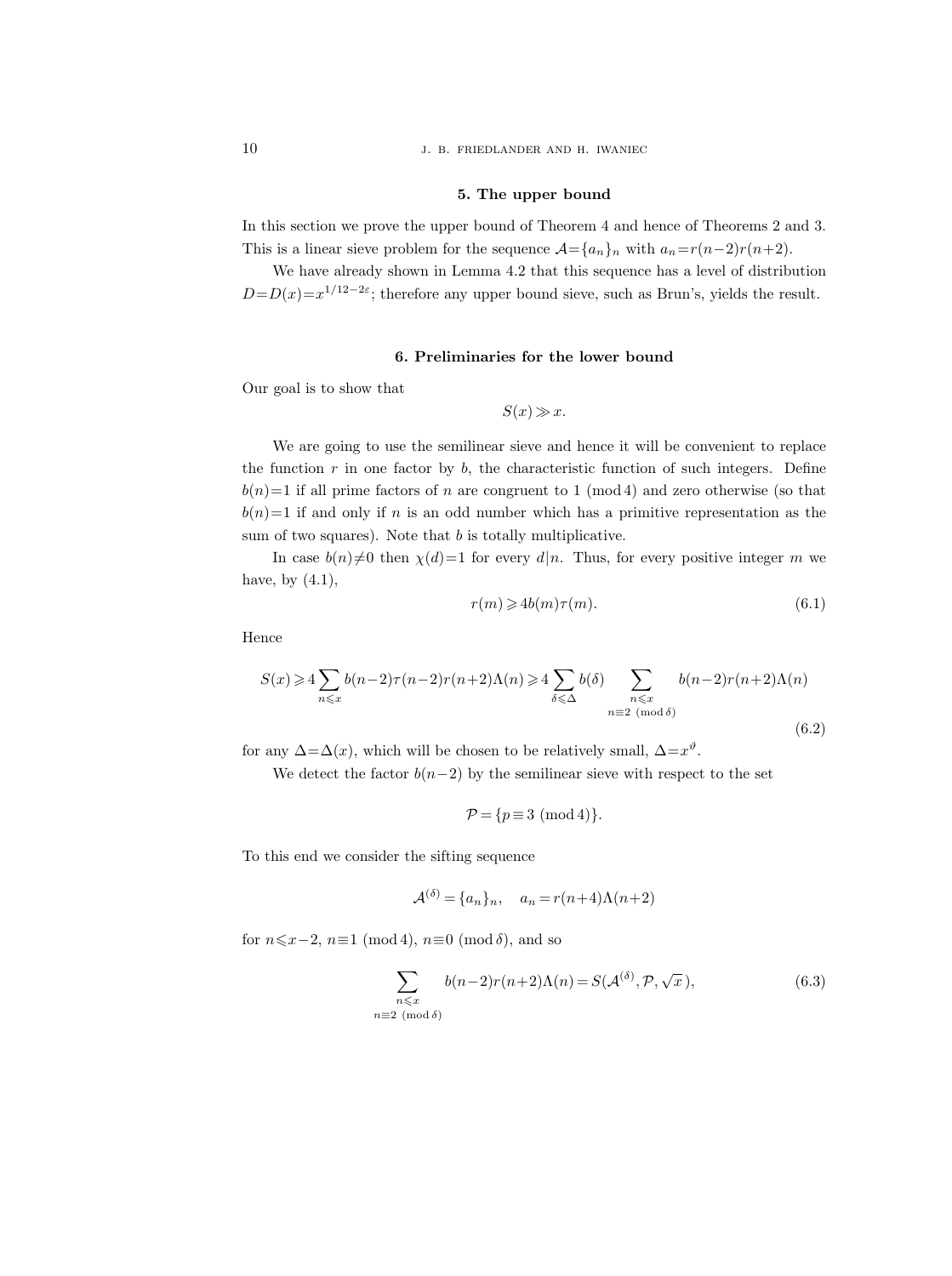where, in the usual sieve notation, this is the sum of the  $a_n$  in  $\mathcal{A}^{(\delta)}$  over those n having no prime factor in P up to  $\sqrt{x}$ . Here  $\sqrt{x}$  suffices because, if  $n \equiv 1 \pmod{4}$  has one prime factor from  $P$ , it must have a second one.

We are going to apply the lower bound semilinear sieve to the sequence  $\mathcal{A}^{(\delta)}$  for every  $\delta \leq \Delta$ . To this end we need to verify approximations of the type

$$
\mathcal{A}_d^{(\delta)}(x) = g(d)X^{(\delta)} + r_d(x),\tag{6.4}
$$

for  $d$  squarefree and having all prime factors congruent to 3 (mod 4). Note that this implies that  $(d, 2\delta)$ =1. Lemma 4.3, with  $q=4\delta d$ , provides such an approximation where

$$
X^{(\delta)} = \frac{Hx}{2\varphi(\delta)} \prod_{p|\delta} \left(1 + \frac{1}{p(p-1)}\right)^{-1} \tag{6.5}
$$

and

$$
g(d) = \frac{1}{\varphi(d)} \prod_{p|d} \left( 1 - \frac{1}{p(p-1)} \right)^{-1}.
$$
 (6.6)

The remainder term in (6.4) satisfies, by Lemma 4.3,

$$
r_d(x) \ll \sum_{k \le \sqrt{x}} E_{\text{max}}(x, 4\delta dk) + \sqrt{x} \log x.
$$
 (6.7)

The function  $g(d)$  in (6.6) is a linear sieve density, but we shall be sifting by only half of the primes, so this becomes a semilinear sieve problem, see [I1]. Since the sieving limit for the semilinear sieve is  $\beta=1$  and our level of distribution is  $D=D(x)<\sqrt{x}$ , we cannot successfully apply the lower bound sieve to  $S(\mathcal{A}^{(\delta)}, \mathcal{P}, \sqrt{x})$ , but we can come close to this.

Let  $z = D^{1/s}$  with  $1 < s < 3$ . Then we have (see (B.2) in Appendix B)

$$
S(\mathcal{A}^{(\delta)}, \mathcal{P}, z) \geqslant X^{(\delta)}V(z)(f(s) + o(1)) - R_{\delta}(x) \geqslant c \frac{x}{\delta\sqrt{\log x}}(\sqrt{s-1} + o(1)) - R_{\delta}(x), \quad (6.8)
$$

where  $c$  is a positive absolute constant and

$$
R_{\delta}(x) = \sum_{k \leq \sqrt{x}} \sum_{d \leq D} E_{\text{max}}(x, 4\delta dk). \tag{6.9}
$$

We shall choose

$$
D = D(x) = x^{\theta - 1/2 - \vartheta - \varepsilon},\tag{6.10}
$$

so that the modulus  $4\delta dk$  in (6.9) does not exceed  $4x^{\theta-\epsilon}$ .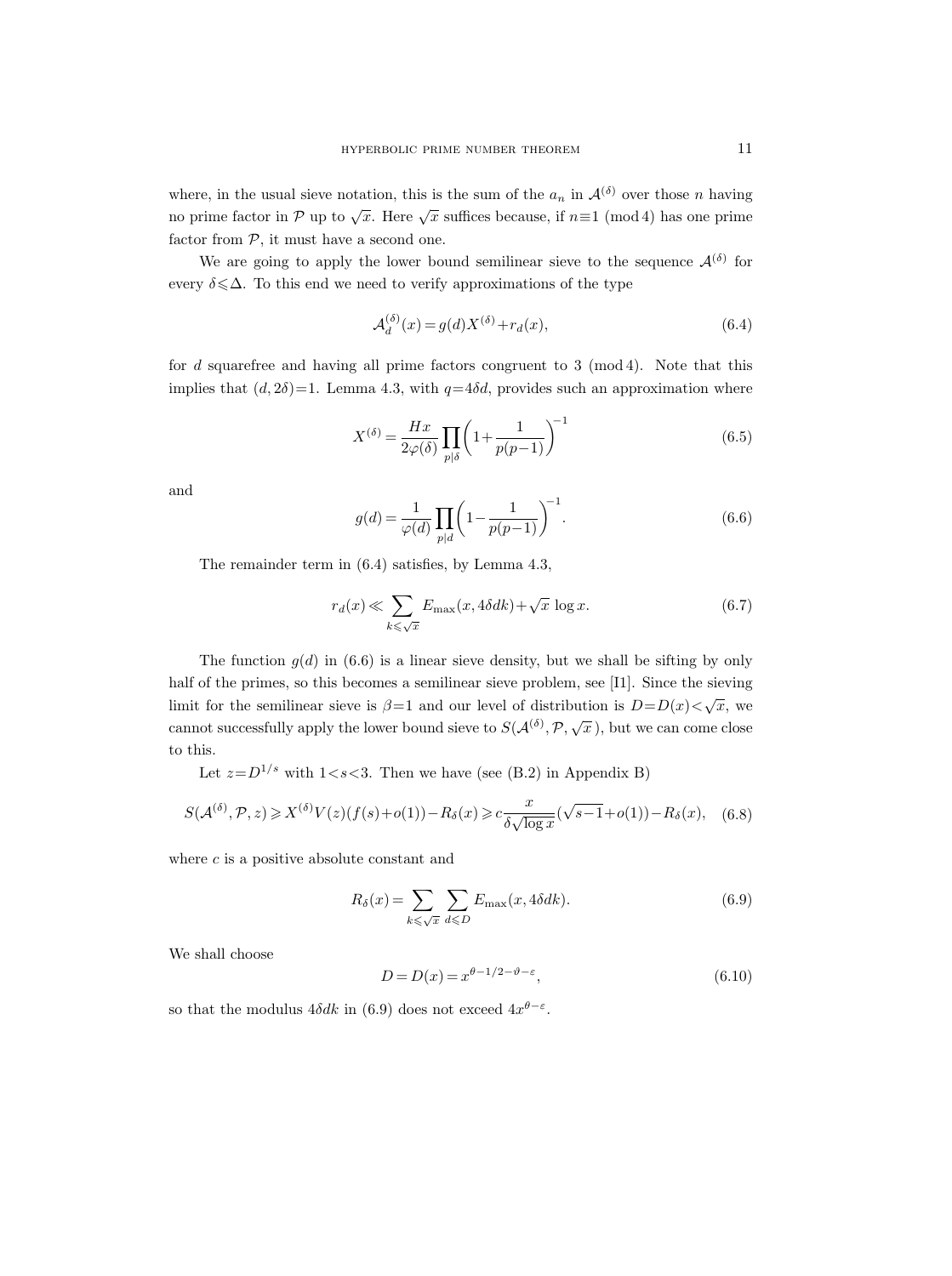12 J. B. FRIEDLANDER AND H. IWANIEC

#### 7. Reinterpreting the sieve problem

In order to turn our lower bound  $(6.8)$  into a lower bound for the sum in  $(6.3)$ , it remains to estimate the difference

$$
T(\mathcal{A}^{(\delta)}, \mathcal{P}, z) = S(\mathcal{A}^{(\delta)}, \mathcal{P}, z) - S(\mathcal{A}^{(\delta)}, \mathcal{P}, \sqrt{x}),
$$

and, for the purpose of utilizing  $(6.2)$ , we are only required to do this on average over  $\delta$ .

We behave as if  $\theta$ <1 is quite close to 1 and  $\vartheta$  is very small, so the level of distribution  $D = D(x)$  of  $\mathcal{A}^{(\delta)}$  is only slightly smaller than  $\sqrt{x}$  and is in particular greater than  $x^{1/3}$ . Assuming that  $1 < s \leq \frac{4}{3}$ , we have  $z = D^{1/s} > x^{1/4}$ ; therefore  $T(A^{(\delta)}, \mathcal{P}, z)$  counts only integers having two prime factors in  $P$ . Thus

$$
T(\mathcal{A}^{(\delta)}, \mathcal{P}, z) = \sum_{\substack{n \leq x+2 \\ n \equiv 1 \pmod{4} \\ n \equiv 4 \pmod{5p_1p_2} \\ z \leq p_1 < p_2 \\ p_1, p_2 \in \mathcal{P}}} r(n) \Lambda(n-2).
$$

We are looking for an upper bound and so can ignore some constraints. We reinterpret the congruence  $n \equiv 4 \pmod{5p_1p_2}$  as the equation

$$
n = 4 + \delta a p_1 p_2,
$$

so that a runs through integers

$$
a\leqslant \frac{x}{\delta z^2}\leqslant \frac{x}{z^2},
$$

with a having only prime factors  $\equiv$  1 (mod 4).

We record the fact that  $z < p_1 \leq \sqrt{x}$  and, having done that, we ignore the conditions for the prime  $p_2$  and replace it by way of an upper bound linear sieve

$$
\sum_{\substack{\nu_2|q_2\\ \nu_2\leqslant x^{1/60}}}\lambda_{\nu_2},
$$

where  $q_2=(n-4)/\delta ap_1$ . Similarly, we relax  $\Lambda(n-2)$ , majorizing it by

$$
\Lambda(n-2) \leqslant (\log x) \sum_{\substack{\nu \mid n-2 \\ \nu \leqslant x^{1/60}}} \lambda_{\nu}.
$$

As a result, we obtain

$$
T(\mathcal{A}^{(\delta)}, \mathcal{P}, z) \leqslant (\log x) \sum_{a \leqslant xz^{-2}} b(a) \sum_{\substack{z < p_1 \leqslant \sqrt{x} \\ p_1 \equiv 3 \pmod{4}}} \sum_{\substack{\nu, \nu_2 \leqslant x^{1/60} \\ 2 \nmid \nu \nu_2}} \lambda_{\nu} \lambda_{\nu_2} \sum_{\substack{n \leqslant x+2 \\ n \equiv 1 \pmod{4} \\ n \equiv 2 \pmod{\nu} \\ n \equiv 4 \pmod{5ap_1 \nu_2}}} r(n).
$$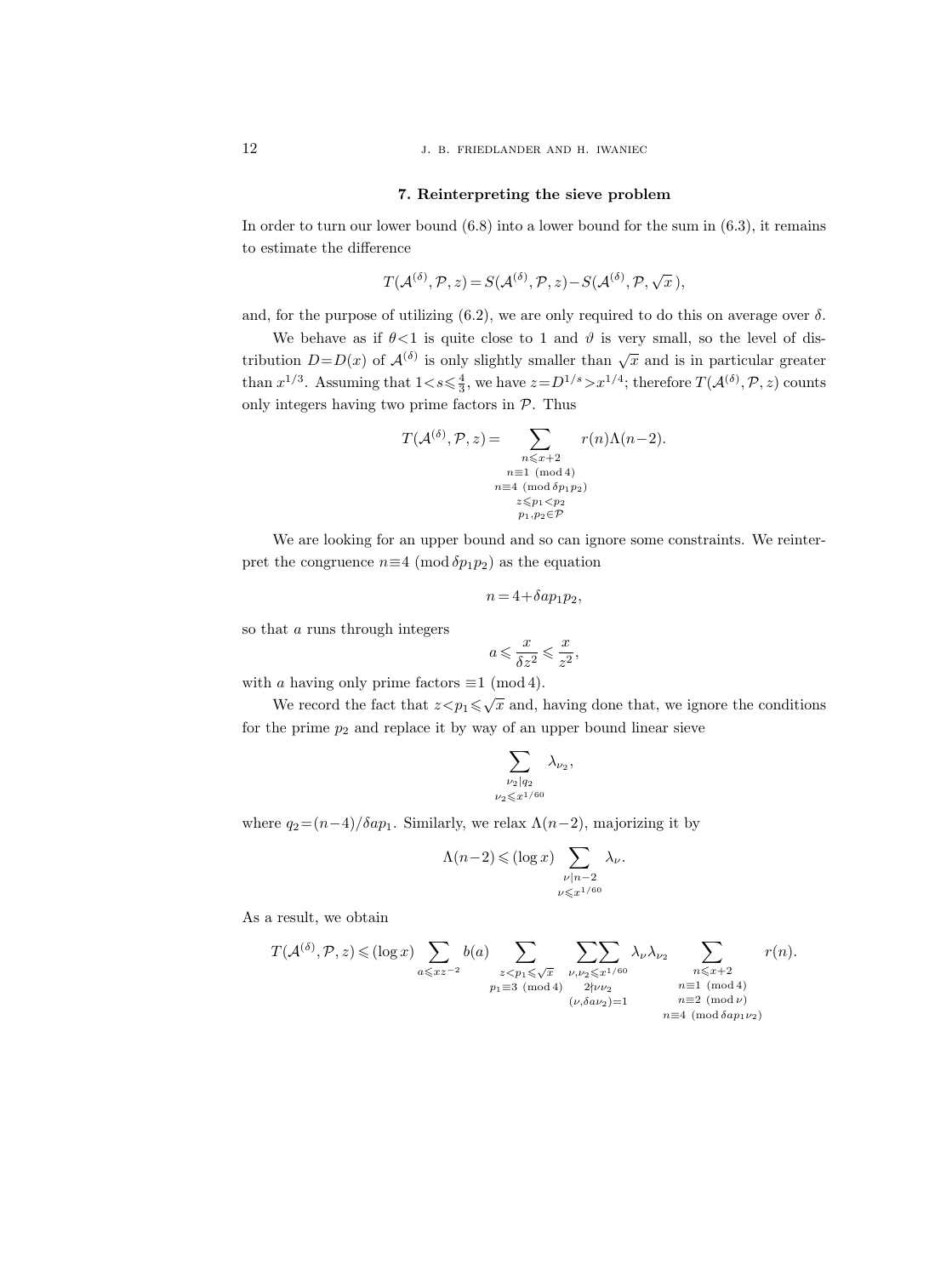At this point we cannot apply crude estimates because we cannot afford to lose the sign changes in  $\lambda_{\nu}$  and  $\lambda_{\nu_2}$ . Therefore, we apply Lemma 4.1 to the inner sum above, getting

$$
\sum_{n} r(n) = \frac{\pi x}{4\nu \delta a p_1 \nu_2} \prod_{p \mid \delta a \nu \nu_2} \left( 1 - \frac{\chi(p)}{p} \right) + O(z^{-1/2} x^{2/3 + \varepsilon}).
$$

Hence,

$$
\label{eq:taub} \begin{split} T(\mathcal{A}^{(\delta)},\mathcal{P},z) \ll & \frac{x\log x}{\delta} \prod_{p|\delta} \bigg(1-\frac{1}{p}\bigg) \bigg(\sum_{z < p_1 < \sqrt{x}} \frac{1}{p_1}\bigg) \\ & \times \sum_{a \leqslant xz^{-2}} \frac{b(a)}{a} \bigg| \sum_{\substack{\nu,\nu_2 \leqslant x^{1/60} \\ 2\nmid \nu\nu_2}} \frac{\lambda_\nu \lambda_{\nu_2}}{\nu \nu_2} \prod_{\substack{p|\nu\nu_2 \\ p \nmid \delta a}} \bigg(1-\frac{\chi(p)}{p}\bigg) \bigg| + z^{-5/2} x^{11/5+\varepsilon}. \end{split}
$$

Here, for the sum over  $\nu$  and  $\nu_2$ , we apply Theorem A.5 from Appendix A, getting

$$
\sum_{\nu,\nu_2} \ll \frac{\delta a}{\varphi(\delta a)} (\log x)^{-2}.
$$

Hence,

$$
T(\mathcal{A}^{(\delta)}, \mathcal{P}, z) \ll \frac{x}{\delta \log x} \log \left( \frac{\log \sqrt{x}}{\log z} \right) \sqrt{\log \frac{x}{z^2}} + z^{-5/2} x^{11/5 + \varepsilon}.
$$

For  $z = D^{1/s} = x^{(\theta - 1/2 - \theta - \varepsilon)/s}$  the above estimation simplifies to

$$
T(\mathcal{A}^{(\delta)}, \mathcal{P}, z) \ll \frac{x}{\delta \sqrt{\log x}} \left( 1 - \frac{2}{s} \left( \theta - \frac{1}{2} - \vartheta - \varepsilon \right) \right)^{3/2}.
$$
 (7.1)

We want the upper bound  $(7.1)$  to be small compared to the lower bound  $(6.8)$ . This is possible because when  $\theta < 1$  is near 1 and  $\vartheta$  is even closer to zero, then the above factor behaves like  $(s-1)^{3/2}$  which tends to zero faster than  $\sqrt{s-1}$ . Specifically, we choose  $\vartheta = \frac{1}{2}(1-\theta)$  and  $s=2-\theta$  so that

$$
\left(1 - \frac{2}{s} \left(\theta - \frac{1}{2} - \vartheta - \varepsilon\right)\right)^{3/2} < 8(1 - \theta)^{3/2},
$$

while  $\sqrt{s-1} = \sqrt{1-\theta}$ . Subtracting (7.1) from (6.8), we get

$$
S(\mathcal{A}^{(\delta)}, \mathcal{P}, \sqrt{x}) \geq \frac{cx\sqrt{1-\theta}}{2\delta\sqrt{\log x}} - R_{\delta}(x).
$$

Now, summing over  $\delta$ , we conclude from (6.2) that  $S(x) \gg x$  subject to the condition  $\mathcal{A}(\theta)$ .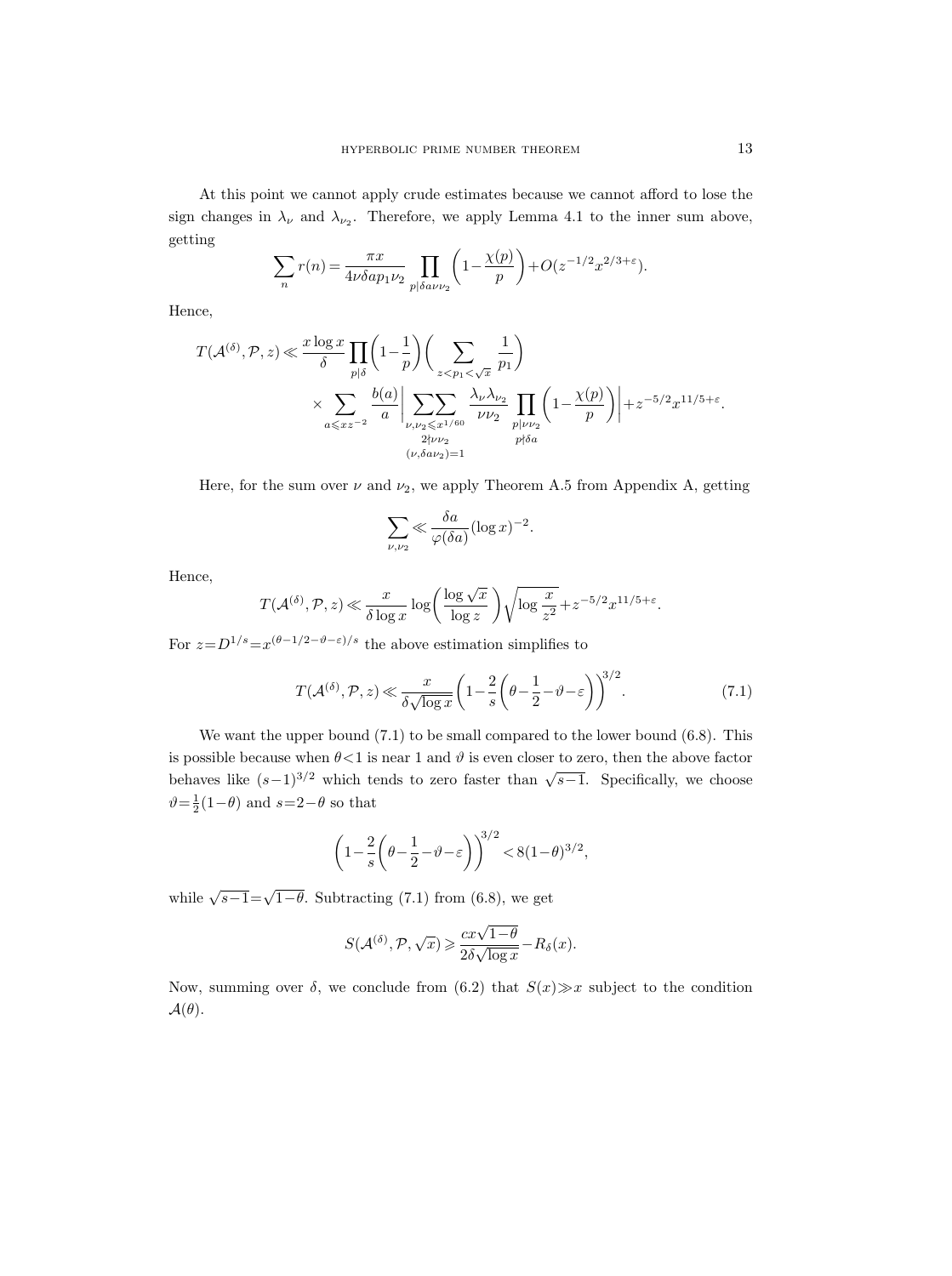Note that we actually require  $\mathcal{A}(\theta)$  for the sum weighted by a divisor function, but this extra factor can be handled by an application of Cauchy's inequality. This completes the proof of our main Theorem 4.

As remarked earlier, the sum

$$
S(x) = \sum_{n \leq x} r(n-2)r(n+2)\Lambda(n)
$$

bears some resemblance to the twin prime sum

$$
\sum_{n\leqslant x}\Lambda(n)\Lambda(n+2),
$$

not just superficially but also from a sieve-theoretic viewpoint. The latter counts survivors of two linear sieves, while the former counts survivors of one linear and two semilinear sieves. The assumption of the full conjecture  $A(1)$  narrowly misses resolving the twin prime conjecture, see [Bo], whereas the extra flexibility in the sum  $S(x)$  allows us to succeed, even with the weaker assumption.

# Appendix A. Reduced composition of sieves

Let  $\Lambda = {\lambda_d}_d$  be a finite sequence supported on squarefree numbers. Let  $g(d)$  be a multiplicative function supported on a finite set of squarefree numbers with

$$
0 \leqslant g(p) < 1. \tag{A.1}
$$

Consider the sum

$$
G = \sum_{d} \lambda_d g(d). \tag{A.2}
$$

We shall express this in terms of the sequence

$$
\varrho = 1 * \lambda. \tag{A.3}
$$

Lemma A.1. We have

$$
G = VG^*,\tag{A.4}
$$

where

$$
V = \prod_{p} (1 - g(p)),\tag{A.5}
$$

$$
G^* = \sum_d \varrho_d h(d) \tag{A.6}
$$

and  $h(d)$  is the multiplicative function supported on squarefree numbers with

$$
h(p) = \frac{g(p)}{1 - g(p)}.\t(A.7)
$$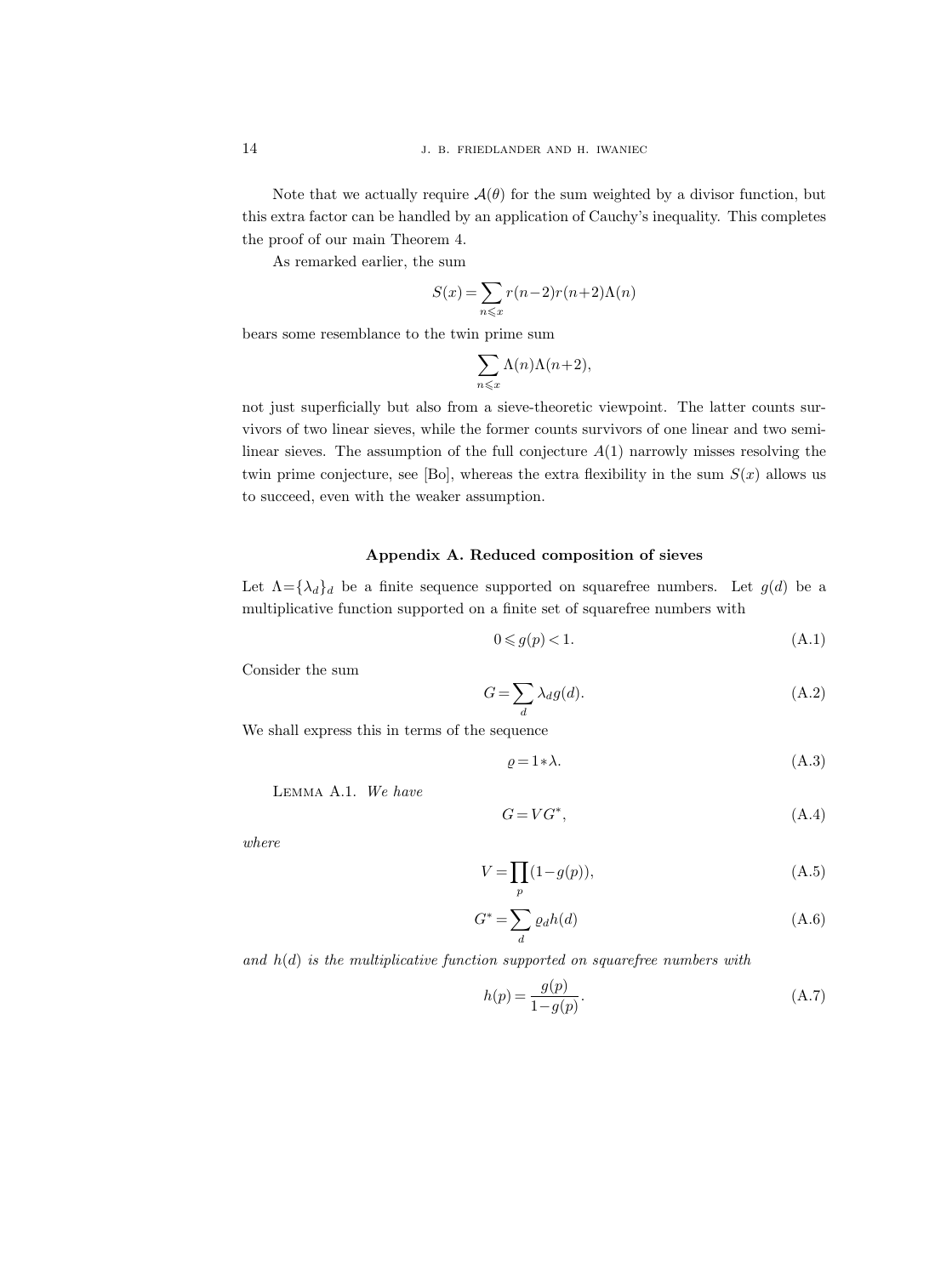Proof. By Möbius inversion,

$$
\lambda = \mu * \varrho. \tag{A.8}
$$

Hence

$$
G = \sum_{a} \sum_{b} \mu(a) \varrho_b g(ab) = \sum_{b} \varrho_b g(b) \prod_{p \nmid b} (1 - g(p)) = VG^*.
$$

Next, we consider the double sum for a pair of such sequences

$$
G'*G'' = \sum_{(d_1,d_2)=1} \lambda'_{d_1} \lambda''_{d_2} g'(d_1)g''(d_2).
$$
\n(A.9)

Lemma A.2. We have

$$
G' * G'' = \sum_{(b_1, b_2) = 1} \varrho'_{b_1} \varrho''_{b_2} g'(b_1) g''(b_2) \prod_{p \nmid b_1 b_2} (1 - g'(p) - g''(p)).
$$
 (A.10)

Proof. Using (A.8), we get

$$
G'*G'' = \sum_{(a_1b_1, a_2b_2)=1} \sum_{p \geq 0} \mu(a_1a_2) \varrho'_{b_1} \varrho''_{b_2} g'(a_1b_1) g''(a_2b_2)
$$
  
= 
$$
\sum_{(b_1,b_2)=1} \varrho'_{b_1} \varrho''_{b_2} g'(b_1) g''(b_2) W(b_1b_2),
$$

where

$$
W(b) = \sum_{(a_1 a_2, b) = 1} \mu(a_1 a_2) g'(a_1) g''(a_2)
$$
  
= 
$$
\sum_{(a_1, b) = 1} \mu(a_1) g'(a_1) \prod_{p \nmid a_1} (1 - g''(p))
$$
  
= 
$$
\prod_{p \nmid b} (1 - g''(p)) \sum_{(a_1, b) = 1} \mu(a_1) g'(a_1) \prod_{p \mid a_1} \frac{1}{1 - g''(p)}
$$
  
= 
$$
\prod_{p \nmid b} (1 - g''(p)) \prod_{p \nmid b} \left(1 - \frac{g'(p)}{1 - g''(p)}\right) = \prod_{p \nmid b} (1 - g'(p) - g''(p)).
$$

This completes the proof.

Note that, at every  $p$ , we have

$$
1 - g' - g'' = (1 - g')(1 - g'')(1 - h'h''),
$$
\n(A.11)

where  $h' = g'(1-g')^{-1}$  and  $h'' = g''(1-g'')^{-1}$ ; see (A.7). By  $|1-h'h''| \leq 1+h'h''$ , we get

$$
|W(b)|\leqslant \prod_{p\nmid b} (1-g'(p))(1-g''(p))(1+h'h''(p)).
$$

 $\Box$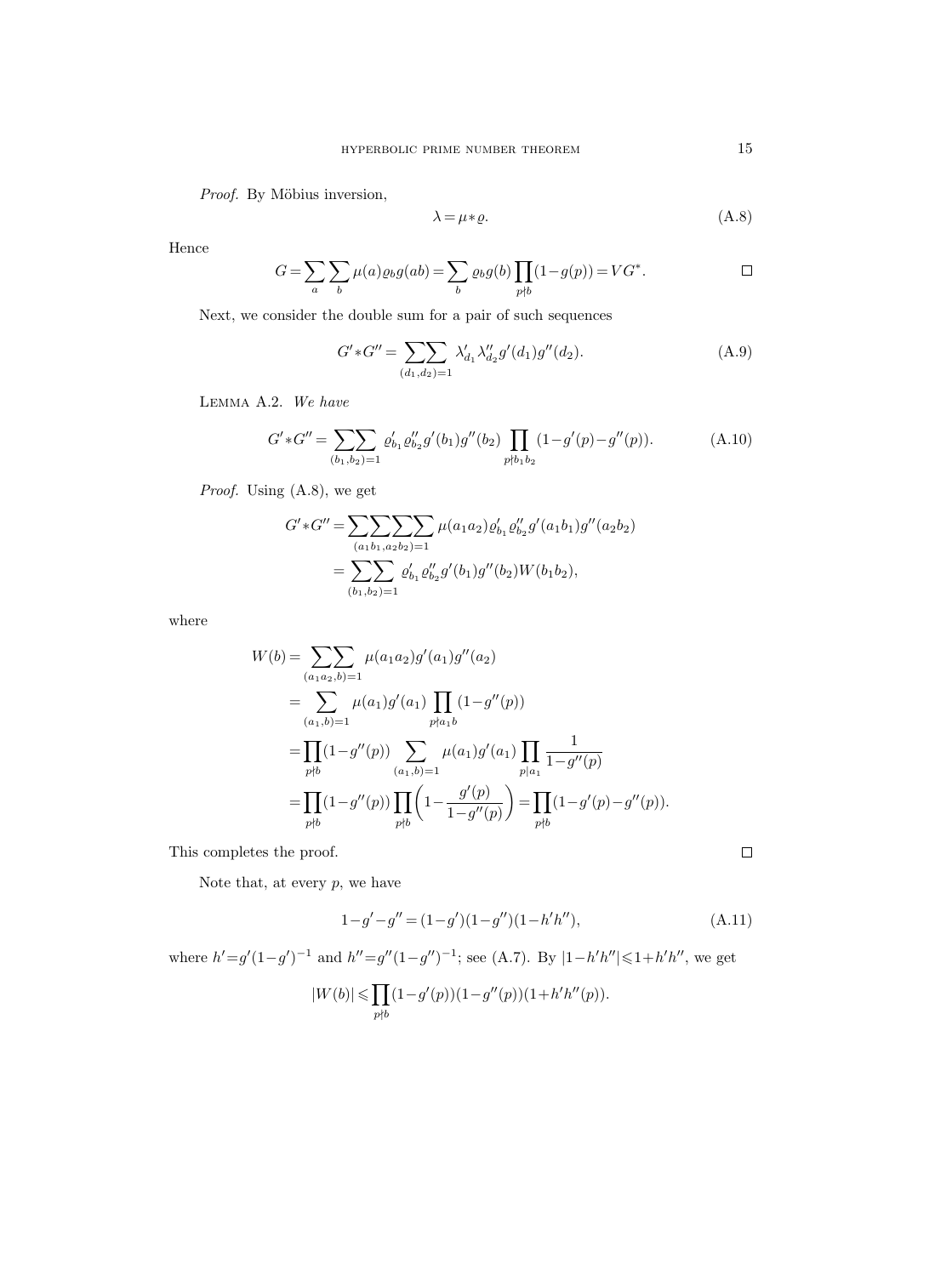Hence,

$$
|W(b)| \leq CV'V'' \prod_{p|b} \frac{1}{(1 - g'(p))(1 - g''(p))},
$$
\n(A.12)

where

$$
C = \prod_{p} (1 + h'h''(p)),
$$
\n(A.13)

$$
V' = \prod_{p} (1 - g'(p)) \text{ and } V'' = \prod_{p} (1 - g''(p)).
$$
 (A.14)

Inserting (A.12) into (A.10) and dropping the condition  $(b_1, b_2)=1$ , we obtain the following result.

Corollary A.3. We have

$$
|G'*G''| \leq CV'V''G_{12}^*G_{21}^*,\tag{A.15}
$$

where

$$
G_{12}^* = \sum_b |\varrho_b'| h_{12}(b) \quad and \quad G_{21}^* = \sum_b |\varrho_b''| h_{21}(b), \tag{A.16}
$$

and  $h_{12}(b)$  and  $h_{21}(b)$  are the multiplicative functions supported on squarefree numbers such that

$$
h_{12}(p) = \frac{g'(p)}{(1 - g'(p))(1 - g''(p))} \quad and \quad h_{21}(p) = \frac{g''(p)}{(1 - g'(p))(1 - g''(p))}.
$$
 (A.17)

Now assume that  $(\lambda')$  and  $(\lambda'')$  are upper-bound sieves, that is  $\varrho' \geq 0$  and  $\varrho'' \geq 0$ , hence the absolute values in (A.16) are redundant. Define the corresponding multiplicative functions  $g_{12}$  and  $g_{21}$  by the formula (A.7), so we have (at primes)

$$
g_{12} = \frac{h_{12}}{1 + h_{12}}
$$
 and  $g_{21} = \frac{h_{21}}{1 + h_{21}}$ . (A.18)

Using (A.17), these are (at primes)

$$
g_{12} = \frac{g'}{1 - g''(1 - g')} \quad \text{and} \quad g_{21} = \frac{g''}{1 - g'(1 - g'')}.
$$
 (A.19)

By Lemma A.1, we get

$$
V_{12}G_{12}^* = G_{12} = \sum_d \lambda'_d g_{12}(d) \text{ and } V_{21}G_{21}^* = G_{21} = \sum_d \lambda'_d g_{21}(d), \qquad (A.20)
$$

where

$$
V_{12} = \prod_{p} (1 - g_{12}(p)) \text{ and } V_{21} = \prod_{p} (1 - g_{21}(p)).
$$
 (A.21)

Inserting (A.20) into (A.15), we get the following result.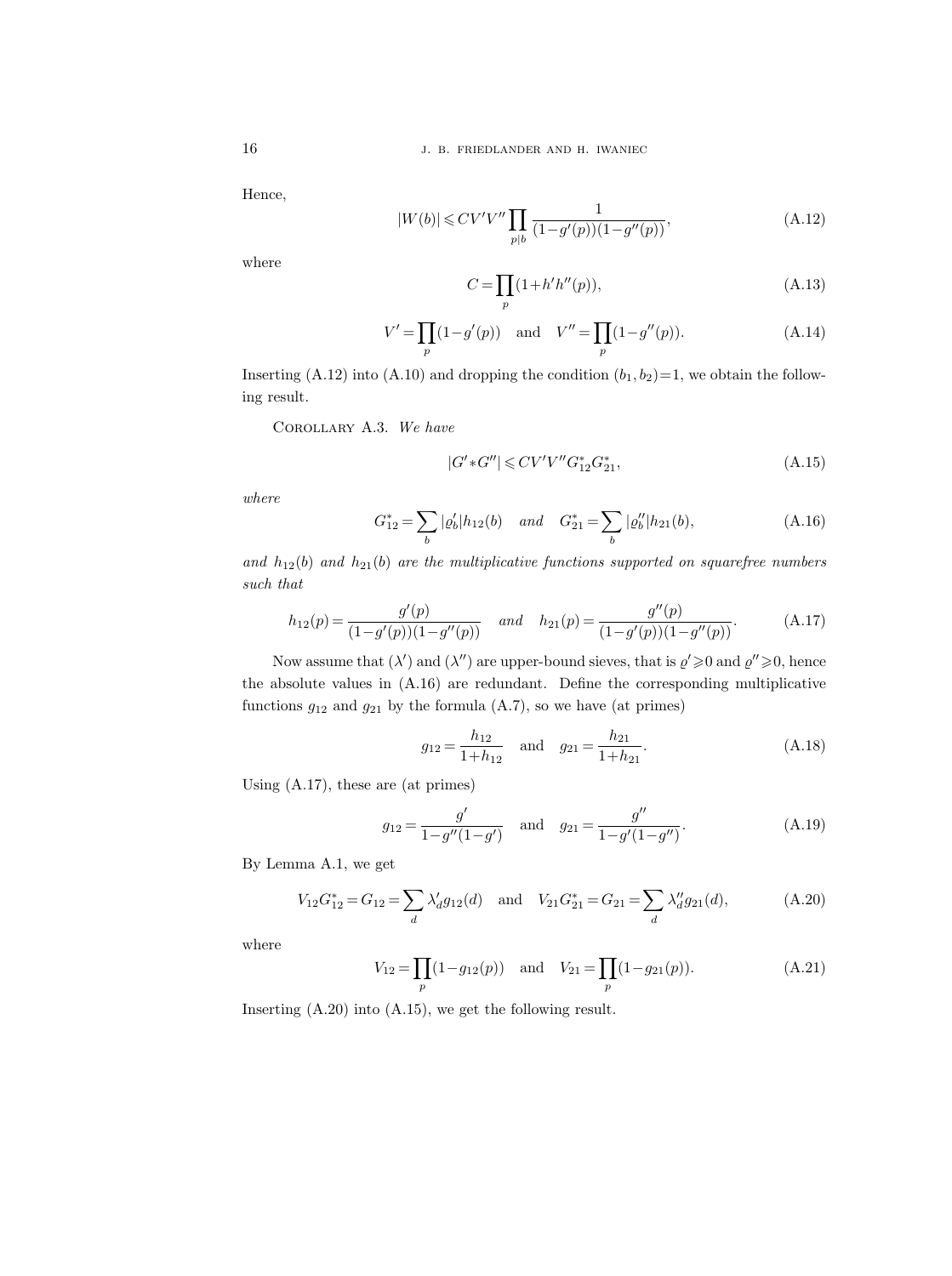PROPOSITION A.4. Let  $\{\lambda'\}$  and  $\{\lambda''\}$  be upper-bound sieves, and let g' and g'' be density functions. We have

$$
|G'*G''| \le BCG_{12}G_{21},\tag{A.22}
$$

where

$$
B = \frac{V'V''}{V_{12}V_{21}} = \prod_{p} \frac{(1 - g'(p))(1 - g''(p))}{(1 - g_{12}(p))(1 - g_{21}(p))}.
$$
 (A.23)

Note that, at primes, we have

$$
\frac{(1-g')(1-g'')}{(1-g_{12})(1-g_{21})}=1+g'g''+h'h''\leqslant 1+2h'h''\leqslant (1+h'h'')^2.
$$

Hence  $B \leq C^2$  and (A.22) gives

$$
|G'*G''| \leq C^3 G_{12} G_{21}.
$$
\n(A.24)

Now suppose that the density functions  $g'$  and  $g''$  satisfy the linear sieve conditions, in which case so do the functions  $g_{12}$  and  $g_{21}$ . Take  $\lambda'$  and  $\lambda''$  to be the optimal linear sieve weights of level  $D'$  and  $D''$ , respectively (either those from the beta-sieve or else those from the Selberg sieve corresponding to the density functions  $g_{12}$  and  $g_{21}$ , respectively). Then

$$
G_{12} \leq (2e^{\gamma} + o(1))V_{12} \quad \text{and} \quad G_{21} \leq (2e^{\gamma} + o(1))V_{21}, \tag{A.25}
$$

where  $V_{12}$  and  $V_{21}$  are the products (A.21) restricted by  $p\lt D'$  and  $p\lt D''$ , respectively. Hence (A.22) gives

$$
|G' * G''| \leqslant 4CV'V''(e^{2\gamma} + o(1)),\tag{A.26}
$$

where

$$
V' = \prod_{p < D'} (1 - g'(p)) = (e^{-\gamma} + o(1)) \frac{H'}{\log D'},
$$
  

$$
V'' = \prod_{p < D''} (1 - g''(p)) = (e^{-\gamma} + o(1)) \frac{H''}{\log D''},
$$

by Mertens' formula, and  $H'$  and  $H''$  are the products

$$
H' = \prod_{p} (1 - g'(p)) \left( 1 - \frac{1}{p} \right)^{-1} \quad \text{and} \quad H'' = \prod_{p} (1 - g''(p)) \left( 1 - \frac{1}{p} \right)^{-1}.
$$
 (A.27)

Inserting these asymptotic formulas into (A.26), we conclude the main result of this section.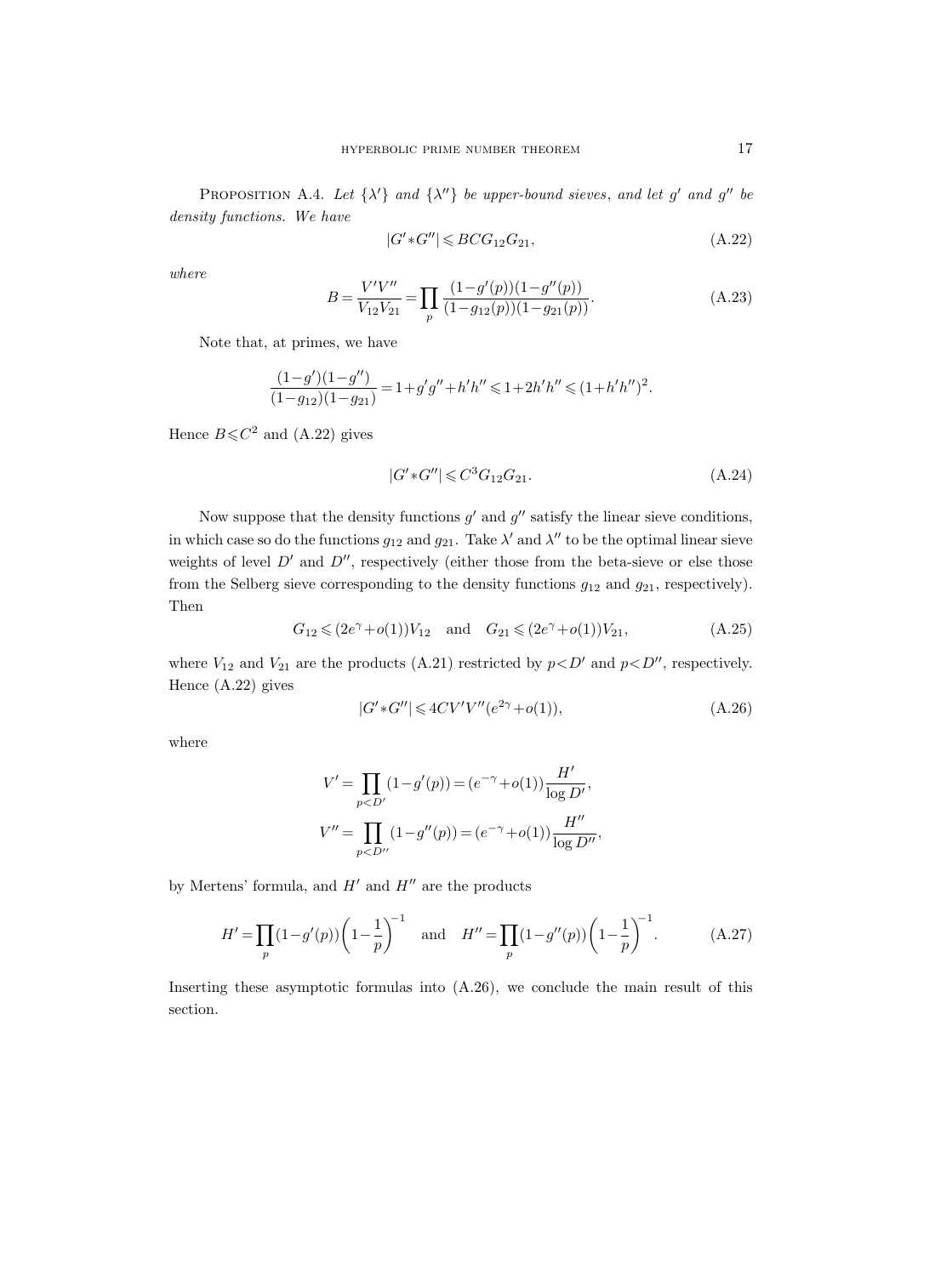THEOREM A.5. Let  $\{\lambda'\}$  and  $\{\lambda''\}$  be the linear sieves of level D' and D'', respectively, and let  $g'$  and  $g''$  be density functions which satisfy the linear sieve conditions. Then

$$
|G' * G''| \leq (4+o(1)) \frac{CH'H''}{(\log D')(\log D'')},
$$
\n(A.28)

where C, H' and H'' are given by the infinite products (A.13) and (A.27), respectively.

Example. Let  $q'$  and  $q''$  be positive integers and set

$$
g'(d) = \begin{cases} d^{-1}, & \text{if } (d, q') = 1, \\ 0, & \text{otherwise,} \end{cases} \quad \text{and} \quad g''(d) = \begin{cases} d^{-1}, & \text{if } (d, q'') = 1, \\ 0, & \text{otherwise.} \end{cases}
$$

Then

and

$$
H' = \frac{q'}{\varphi(q')}, \quad H'' = \frac{q''}{\varphi(q'')}
$$

$$
C \le \prod_{p} \left( 1 + \frac{1}{(p-1)^2} \right) < 3.
$$

In this case we obtain

$$
|G' * G''| \leqslant \frac{q'q''}{\varphi(q')\varphi(q'')} \frac{12 + o(1)}{(\log D')(\log D'')}.
$$
\n(A.29)

#### Appendix B. The semilinear beta-sieve

In this section we state immediate consequences of some results for the semilinear sieve which we apply in the paper. Detailed proofs are given in [I1].

The sieve is based on the construction of two sequences  $\{\lambda_d^+\}_d$  and  $\{\lambda_d^-\}_d$ , with  $\lambda_1^{\pm} = 1$ ,  $|\lambda_d^{\pm}| \leq 1$ , and

$$
\pm \sum_{d|n} \lambda_d^{\pm} \geqslant 0 \quad \text{for } n > 1.
$$

They have the following properties. Let  $g(d)$  be a multiplicative function such that  $0 \leq g(p) < 1$  at primes, and

$$
\prod_{\substack{w \leqslant p < z \\ p \equiv 3 \pmod{4}}} \frac{1}{1 - g(p)} \leqslant \sqrt{\frac{\log z}{\log w}} \left( 1 + \frac{L}{\log w} \right)
$$

for any  $z\geq w\geq 2$  and some constant  $L\geq 1$ . We remark that the condition  $p\equiv 3\pmod{4}$ is what we need in our application, but this could be replaced by any set of primes of asymptotic density  $\frac{1}{2}$ .